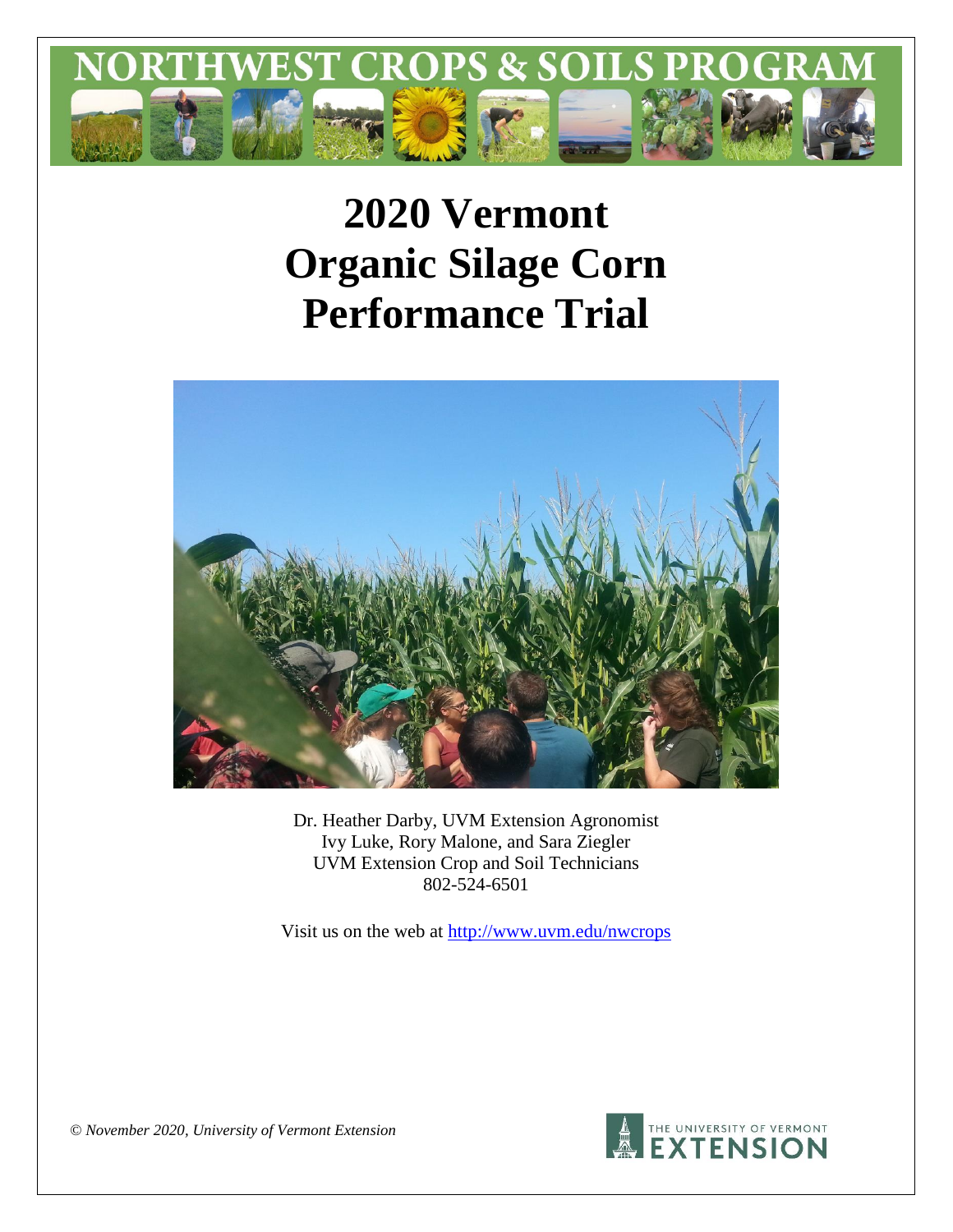#### **2020 VERMONT ORGANIC SILAGE CORN PERFORMANCE TRIAL Dr. Heather Darby, University of Vermont Extension heather.darby[at]uvm.edu**

The University of Vermont Extension Northwest Crops and Soils Program conducted an organic silage corn variety trial in 2020 to provide unbiased performance comparisons of commercially available varieties. To determine varieties that are best suited to this production system and our region's climate, we evaluated 9 commercially available organic corn silage varieties. It is important to remember that the data presented are from a replicated research trial from only one location in Vermont and represent only one season. Crop performance data from additional tests in different locations and over several years should be compared before making varietal selections.

## **MATERIALS AND METHODS**

In 2020, organic corn silage varieties were evaluated at Borderview Research Farm in Alburgh, Vermont. The plot design was a randomized complete block with four replications. Treatments were nine corn silage varieties submitted by two companies (Table 1). These varieties were evaluated for silage yield and quality. Relative maturity and varietal characteristics are provided in Table 2.

|  |  |  | Table 1. Participating companies and contact information. |
|--|--|--|-----------------------------------------------------------|
|--|--|--|-----------------------------------------------------------|

| <b>Albert Lea Seed</b>        | <b>Blue River Hybrids</b>     |
|-------------------------------|-------------------------------|
| 1414 West Main St, PO Box 127 | 2326 230 <sup>th</sup> Street |
| Albert Lea, MN 56007          | Ames, IA 50014                |
| $(800)$ 352-5247              | $(800)$ 370-7979              |

| Table 2. Organic corn varieties evaluated in Alburgh, VT, 2020. |  |  |
|-----------------------------------------------------------------|--|--|

| Company                   | <b>Variety</b> | <b>Traits</b> | <b>Relative</b><br><b>Maturity (RM)</b> |
|---------------------------|----------------|---------------|-----------------------------------------|
| <b>Blue River Hybrids</b> | 08B55          | None          | 78                                      |
| <b>Blue River Hybrids</b> | 14A91          | None          | 82                                      |
| <b>Blue River Hybrids</b> | 26B78          | None          | 88                                      |
| Albert Lea/Viking         | O.31-91P       | None          | 91                                      |
| <b>Blue River Hybrids</b> | 33A16          | None          | 92                                      |
| <b>Blue River Hybrids</b> | 38G54          | None          | 96                                      |
| <b>Blue River Hybrids</b> | 42C87          | None          | 98                                      |
| Albert Lea/Viking         | O.69-01UP      | None          | 101                                     |
| Albert Lea/Viking         | $O.55.02$ UP   | None          | 102                                     |

The soil type at the Alburgh location is a Benson rocky silt loam (Table 3). The seedbed was prepared with spring disking followed by a spike tooth harrow. The previous crop was corn silage with a winter rye cover crop.

On 29-Apr, manure was applied at a rate of 10 tons ac<sup>-1</sup>. Plots were planted on 20-May with a 4-row cone planter with John Deere row units fitted with Almaco seed distribution units (Nevada, IA) at a rate of 40,000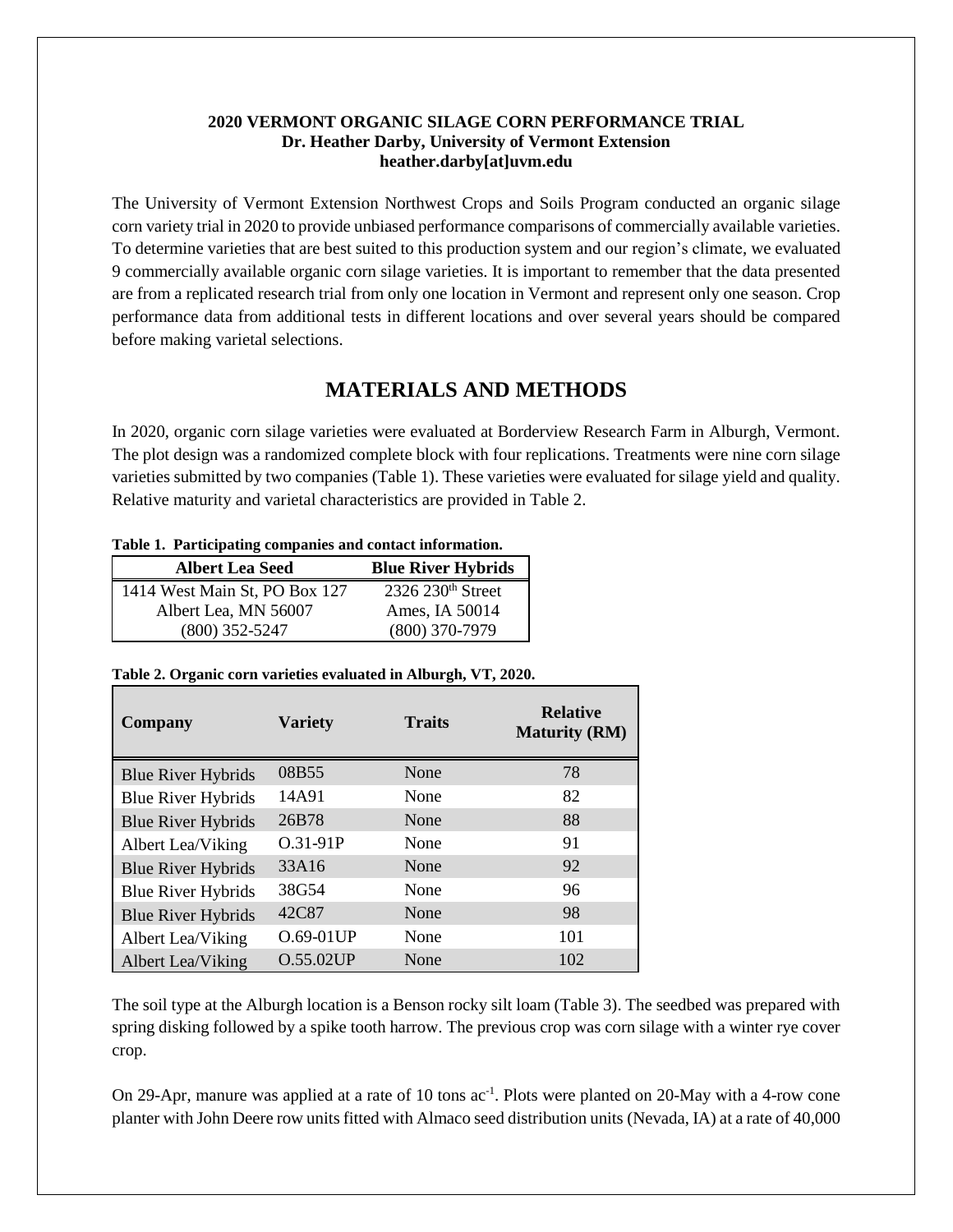seeds ac<sup>-1</sup>. Plots were 20' long and consisted of four rows of corn 30" apart. Plots were thinned to a target population of  $34,000$  seeds ac<sup>-1</sup> on 25-Jun.

Weeds were controlled by early season tine weeding on 29-May and 9-Jun, and mechanical row cultivation on 23-Jun. The corn was harvested with a John Deere 2-row chopper and a wagon fitted with scales. Plots were harvested by relative maturity on 10-Sep, 16-Sep, and 23-Sep. An approximate 1 lb subsample was taken from each plot and dried to calculate dry matter content. The dried subsamples were first ground with a Wiley sample mill to a 2mm particle size followed by a cyclone sample mill to 1mm particle size (UDY Corporation). The samples were then analyzed for quality at the University of Vermont Cereal Testing Lab (Burlington, VT) with a FOSS NIRS (near infrared reflectance spectroscopy) DS2500 Feed and Forage analyzer. The NIR procedures and corn silage calibration from Dairy One Forage Laboratories (Geneva, NY) were used to determine crude protein (CP), starch, lignin, ash, total fatty acids (TFA), ash corrected neutral detergent fiber (aNDFom), and neutral detergent fiber digestibility (NDFD; 30, 240 h).

| Location                               | <b>Borderview Research Farm</b><br>Alburgh, VT |
|----------------------------------------|------------------------------------------------|
| Soil type                              | Benson rocky silt loam                         |
| Previous crop                          | Corn silage with winter rye                    |
| Row width (in)                         | 30                                             |
| Plot size (ft)                         | $10 \times 20$                                 |
| Seeding rate (viable seeds $ac^{-1}$ ) | 40,000 thinned to 34,000                       |
| Planting date                          | $20$ -May                                      |
| Tillage operations                     | Spring disk, spike tooth harrow                |
| Harvest date                           | 10-Sep, 16-Sep, 23-Sep                         |

|  |  | Table 3. Organic silage corn variety trial information, Alburgh, VT, 2020. |
|--|--|----------------------------------------------------------------------------|
|  |  |                                                                            |

Mixtures of true proteins, composed of amino acids, and non-protein nitrogen make up the crude protein (CP) content of forages. The CP content is determined by measuring the amount of nitrogen and multiplying by 6.25. The bulky characteristics of forage come from fiber. Forage feeding values are negatively associated with fiber since the less digestible portions of plants are contained in the fiber fraction. The detergent fiber analysis system separates forages into two parts: cell contents, which include sugars, starches, proteins, non-protein nitrogen, fats and other highly digestible compounds; and the less digestible components found in the fiber fraction. The total fiber content of forage is contained in the neutral detergent fiber (NDF). Chemically, this fraction includes cellulose, hemicellulose, and lignin. Because of these chemical components and their association with the bulkiness of feeds, NDF is closely related to feed intake and rumen fill in cows. Recently, forage testing laboratories have begun to evaluate forages for NDF digestibility (NDFD). This analysis can be conducted over a wide range of incubation periods from 30 to 240 hours. 30-hr NDFD is typically used when evaluating forage for ruminants as it is most like the actual passage time through the rumen. Research has demonstrated that lactating dairy cows will eat more dry matter and produce more milk when fed forages with optimum NDFD. Forages with increased NDFD will result in higher energy values and, perhaps more importantly, increased forage intakes. Forage NDFD can range from 20 – 80% NDF. Total digestible nutrients (TDN) is a measure of the energy value in a feedstuff. Neutral detergent fiber expressed on an organic matter basis (aNDFom) is used when high ash content leads to ash remaining in the fiber residue. 240-hr uNDFom is the undigestible NDF on an organic matter basis after 240 hours in rumen fluid. This can cause an overvaluation of the NDF and can cause nutritionists to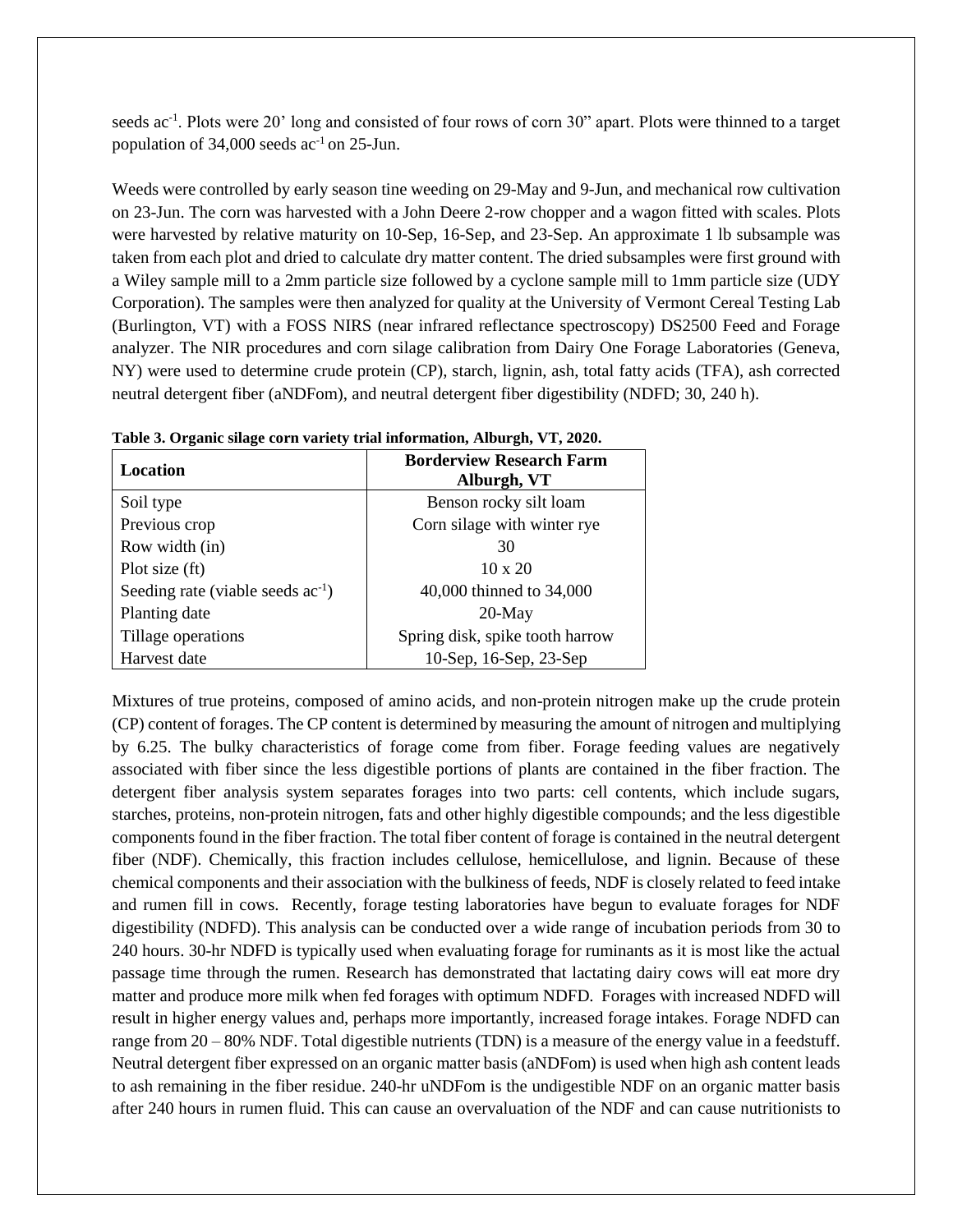underfeed fiber. Net energy lactation  $(NE<sub>L</sub>)$  is estimated energy value of feed used for maintenance plus milk production during dairy cow lactation or last two months of gestation for dry, pregnant cows.

Yield data and stand characteristics were analyzed using mixed model analysis using the mixed procedure of SAS (SAS Institute, 1999). Replications within trials were treated as random effects, and varieties were treated as fixed. Variety mean comparisons were made using the Least Significant Difference (LSD) procedure when the F-test was considered significant  $(p<0.10)$ . Variations in yield and quality can occur due to variations in genetics, soil, weather, and other growing conditions. Statistical analysis makes it possible to determine whether a difference among varieties is real or whether it might have occurred due to other variations in the field. At the bottom of each table a LSD value is presented for each variable (i.e. yield). Least Significant Differences (LSDs) at the 0.10 level of significance are shown. Where the difference between two varieties within a column is equal to or greater than the LSD value at the bottom of the column, you can be sure that for 9 out of 10 times, there is a real difference between the two varieties. Varieties that were not significantly lower in performance than the highest variety in a column are indicated with the same letter. In this example, variety C is significantly different from variety A but not from variety

B. The difference between C and B is equal to 1.5, which is less than the LSD value of 2.0. This means that these varieties did not differ in yield. The difference between C and A is equal to 3.0, which is greater than the LSD value of 2.0. This means that the yields of these varieties were significantly different from one another. The top yielding variety C is indicated in bold.

| <b>Hybrid</b> | Yield             |
|---------------|-------------------|
| A             | 6.0 <sup>b</sup>  |
| в             | 7.5 <sup>ab</sup> |
| 0             | 9.0 <sup>a</sup>  |
| LSD           | 2.0               |

## **RESULTS**

Weather data was recorded with a Davis Instrument Vantage Pro2 weather station, equipped with a WeatherLink data logger at Borderview Research Farm in Alburgh, VT (Table 4). The region experienced drought and warmer than average temperatures throughout much of the main growing season. While May was cooler than average, from June to August, temperatures were higher than normal. In July, the average temperature in Alburgh, VT was 4.17° F higher than normal. Above average temperatures coincided with little rainfall from May to July. In both May and June, there were periods without rain that lasted nearly two weeks. July was particularly hot and dry. But in August there were a couple large rain events and the average monthly precipitation was 2.86 in. above normal. However, this season's warm conditions did provide optimal Growing Degree Days (GDDs) through the season with a total of 2484 GDDs accumulated May-Sep, 139 above normal.

| $1.4010 + 1.7000101 + 0.000111001 + 0.00011 + 0.00001$ |         |         |         |        |         |  |  |  |  |  |
|--------------------------------------------------------|---------|---------|---------|--------|---------|--|--|--|--|--|
| Alburgh, VT                                            | May     | June    | July    | August | Sept    |  |  |  |  |  |
| Average temperature $(^{\circ}F)$                      | 56.1    | 66.9    | 74.8    | 68.8   | 59.2    |  |  |  |  |  |
| Departure from normal                                  | $-0.44$ | 1.08    | 4.17    | 0.01   | $-1.33$ |  |  |  |  |  |
|                                                        |         |         |         |        |         |  |  |  |  |  |
| Precipitation (inches)                                 | 2.35    | 1.86    | 3.94    | 6.77   | 2.75    |  |  |  |  |  |
| Departure from normal                                  | $-1.04$ | $-1.77$ | $-0.28$ | 2.86   | $-0.91$ |  |  |  |  |  |
|                                                        |         |         |         |        |         |  |  |  |  |  |
| Growing Degree Days (50-86°F)                          | 298     | 516     | 751     | 584    | 336     |  |  |  |  |  |
| Departure from normal                                  | 6       | 35      | 121     | ∍      | $-24$   |  |  |  |  |  |

|  |  |  |  | Table 4. Weather data for Alburgh, VT, 2020. |  |  |
|--|--|--|--|----------------------------------------------|--|--|
|--|--|--|--|----------------------------------------------|--|--|

Based on weather data from a Davis Instruments Vantage Pro2 with WeatherLink data logger. Historical averages are for 30 years of NOAA data (1981-2010) from Burlington, VT.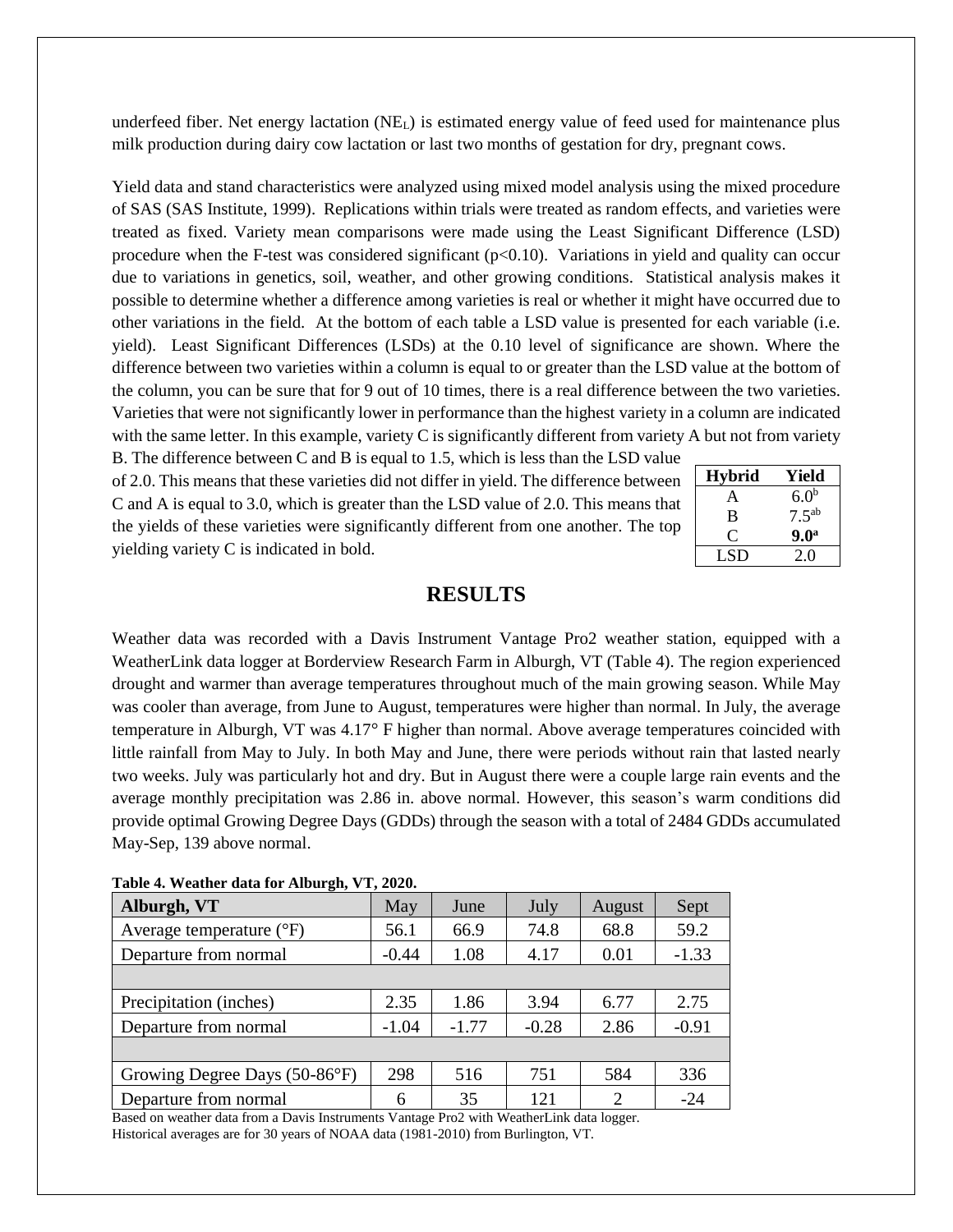Varieties varied significantly in population, yield, and dry matter (DM) content at harvest (Table 5). The average population at harvest was  $32,876$  plants ac<sup>-1</sup> and ranged from  $29,621$  plants ac<sup>-1</sup> (0.55.02UP) to 34,521 plants ac<sup>-1</sup> (38G54). The average dry matter content at harvest was 38.3% and ranged from 33.7% to 41.7%. Ideally, silage should be harvested around 35% dry matter. At the time of harvest, most varieties had a dry matter slightly over 35%, which is the ideal dry matter percentage for the ensiling process. Harvesting silage too dry can pose issues for fermentation, cause inadequate packing leading to mold growth, or complicate balancing rations and maintaining palatability. In years with droughty conditions, the moisture content of the whole corn plant can be misleading and may reach optimal levels earlier than expected. Therefore, monitoring maturity and moisture content early and constantly is crucial. Corn yields were still relatively high for organic corn in this region averaging 22.2 tons ac<sup>-1</sup>. The highest yielding variety was 38G54 which produced 24.6 tons ac<sup>-1</sup> but was not statistically different from five other high yielding varieties.

| Table 5. Harvest characteristics of 9 organic corn silage varieties, 2020. |           |                                   |                      |                         |  |  |  |  |  |  |
|----------------------------------------------------------------------------|-----------|-----------------------------------|----------------------|-------------------------|--|--|--|--|--|--|
| <b>Variety</b>                                                             | <b>RM</b> | <b>Plant</b><br><b>Population</b> | <b>Harvest</b><br>DM | <b>Yield, 35%</b><br>DM |  |  |  |  |  |  |
|                                                                            |           | plants $ac^{-1}$                  | $\%$                 | tons $ac^{-1}$          |  |  |  |  |  |  |
| 08B55                                                                      | 78        | 32234 <sup>a</sup> t              | $37.5^{\circ}$       | $19.3^{b}$              |  |  |  |  |  |  |
| 14A91                                                                      | 82        | 34195 <sup>a</sup>                | $38.1^{bc}$          | $19.4^{b}$              |  |  |  |  |  |  |
| 26B78                                                                      | 88        | 34304 <sup>a</sup>                | 33.7 <sup>d</sup>    | 21.8 <sup>ab</sup>      |  |  |  |  |  |  |
| 0.31-91                                                                    | 91        | 32017ab                           | 39.0abc              | 20.6 <sup>b</sup>       |  |  |  |  |  |  |
| 33A16                                                                      | 92        | 32888ª                            | $37.3^{\circ}$       | $22.1^{ab}$             |  |  |  |  |  |  |
| 38G54                                                                      | 96        | 34521 <sup>a</sup>                | 39.1 <sup>abc</sup>  | $24.6^{\rm a}$          |  |  |  |  |  |  |
| 42C87                                                                      | 98        | 33759 <sup>a</sup>                | $38.2^{bc}$          | $24.3^{\circ}$          |  |  |  |  |  |  |
| 0.69.01P                                                                   | 101       | $32343^a$                         | $40.3^{ab}$          | 23.9 <sup>a</sup>       |  |  |  |  |  |  |
| 0.55.02UP                                                                  | 102       | $29621^{b}$                       | 41.7 <sup>a</sup>    | $24.0^{\circ}$          |  |  |  |  |  |  |
| $\ddagger$ LSD (p = 0.10)                                                  |           | 2576                              | 2.70                 | 3.00                    |  |  |  |  |  |  |
| Trial mean                                                                 | 92        | 32876                             | 38.3                 | 22.2                    |  |  |  |  |  |  |

**Table 5. Harvest characteristics of 9 organic corn silage varieties, 2020.**

†Within a column, treatments marked with the same letter were statistically similar (p=0.10).

‡LSD –Least significant difference at p=0.10.

Corn silage varieties varied significantly in terms of quality (Table 6). The average protein concentration was 8.80%, and the highest content of 9.77% produced by variety 08B55, which was statistically higher than all but one variety. Overall ADF and NDF values were indicative of adequate quality corn silage, averaging 22.5% and 41.5% respectively. Variety 33A16 was the top performer in both ADF and NDF but was statistically similar to three other varieties in both quality measures. Variety 14A91 was the top performer in lignin (2.38) and in starch (38.5%). Variety 14A91 had a lignin content that was statistically similar to three other varieties but was only statistically similar to one other variety (variety 33A16) in terms of starch. Variety 08B55 was statistically higher in total fatty acids (TFA) than all other varieties with 3.93% TFA. TDN ranged from 62.8% to 66.5%, aNDFom ranged from 34.6% to 43.7%, and 240-hr uNDFom ranged from 9.4% to 12.2%; The variety 14A91 was the top performer in all three categories. Varieties also differed significantly in terms of NDF digestibility (30-hr NDFD). The highest digestibility was 58.9% for variety O.31-91. This was statistically similar to two other varieties. NE<sup>L</sup> was highest in variety 14A91 (0.708 Mcal lb<sup>-1</sup>) but was statistically similar to three other varieties. The predicted milk yield (lbs.) per ton ranged from 2801 to 3376 lbs. ton<sup>-1</sup> and was highest for variety 33A16 which was statistically similar to four other varieties. Variety 38G54 had the highest milk yield (lbs.) per acre with  $27,467$  lbs. ac<sup>-1</sup>, and five varieties were statistically similar.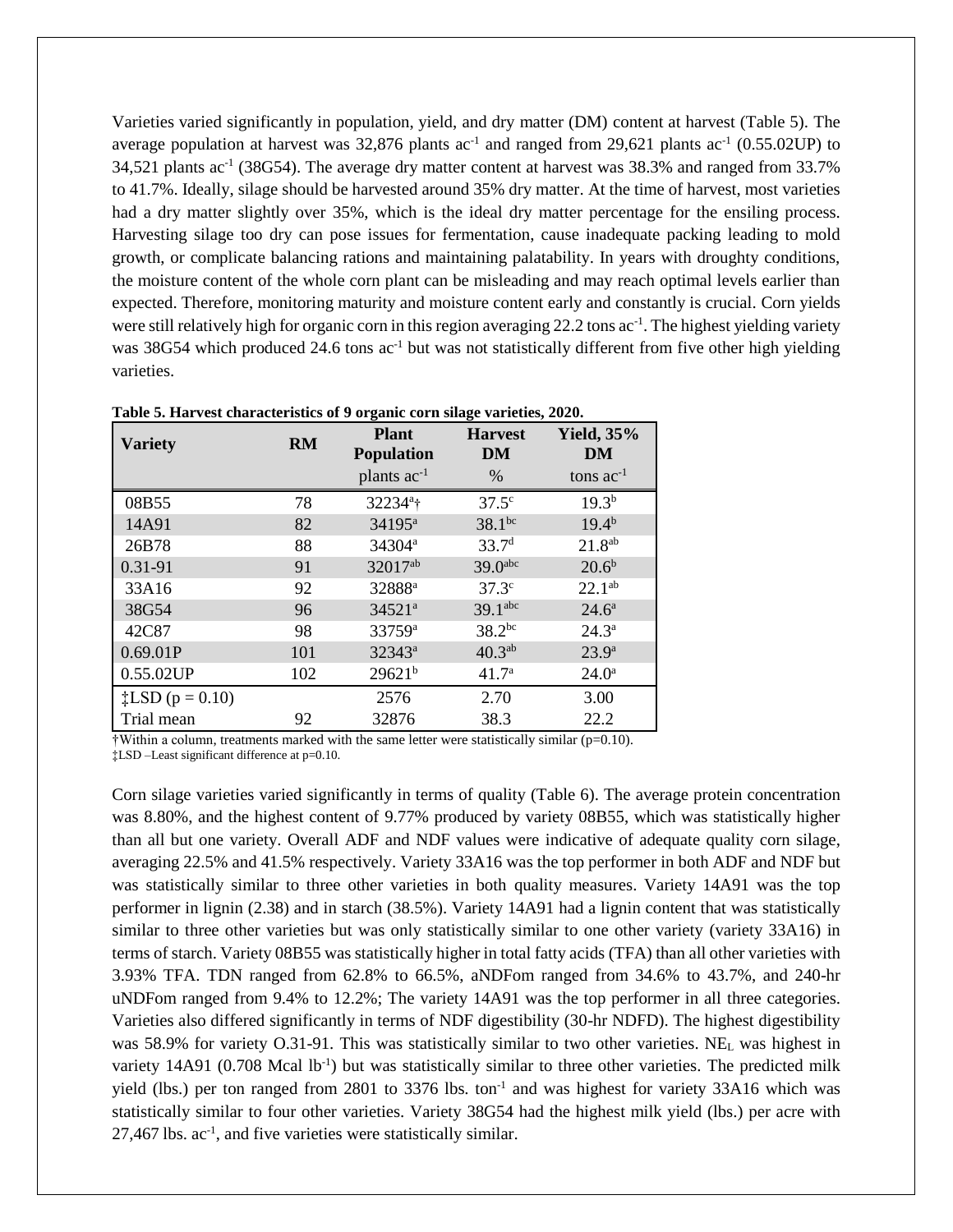| <b>Variety</b>           | <b>RM</b> | $\bf CP$            | <b>ADF</b>          | <b>NDF</b>         | Lignin                | <b>Starch</b>      | <b>Total</b><br>fatty<br>acids | <b>TDN</b>          | aNDFom              | $240-hr$<br>uNDFom  | $30-hr$<br><b>NDFD</b> | <b>NEL</b>              |                         | <b>Milk</b>            |
|--------------------------|-----------|---------------------|---------------------|--------------------|-----------------------|--------------------|--------------------------------|---------------------|---------------------|---------------------|------------------------|-------------------------|-------------------------|------------------------|
|                          |           |                     |                     |                    |                       |                    |                                |                     |                     |                     | % of<br><b>NDF</b>     | Mcal $lb^{-1}$          | $lbs$ ton <sup>-1</sup> | $lbs$ ac <sup>-1</sup> |
| 08B55                    | 78        | $9.77^{\circ}$ †    | 27.7 <sup>e</sup>   | 48.9 <sup>d</sup>  | 3.17 <sup>d</sup>     | 23.0 <sup>e</sup>  | 3.93 <sup>a</sup>              | 64.3 <sup>bcd</sup> | 43.7 <sup>d</sup>   | 12.2 <sup>d</sup>   | $56.5^{bc}$            | 0.648 <sup>cd</sup>     | 3030 <sup>cd</sup>      | $20611$ <sup>d</sup>   |
| 14A91                    | 82        | 8.72bcd             | 19.1 <sup>a</sup>   | 36.4 <sup>a</sup>  | $2.38^{a}$            | $38.5^{\rm a}$     | $3.33^{b}$                     | $66.5^{\rm a}$      | $34.6^{\circ}$      | 9.40a               | $56.8^{bc}$            | $0.708^{a}$             | 3306ab                  | 22465 <sup>cd</sup>    |
| 26B78                    | 88        | $9.31^{ab}$         | 22.5 <sup>bcd</sup> | 41.4 <sup>bc</sup> | 3.17 <sup>d</sup>     | 31.7 <sup>cd</sup> | $3.03^{b}$                     | 63.8 <sup>cd</sup>  | 39.7bcd             | 10.1 <sup>ab</sup>  | 56.6 <sup>bc</sup>     | 0.667 <sub>bcd</sub>    | 3327ab                  | 25416abc               |
| 0.31-91                  | 91        | 8.10 <sup>d</sup>   | 21.7 <sup>abc</sup> | $40.4^{ab}$        | 2.68 <sup>ab</sup>    | $32.6^{bc}$        | 2.92 <sup>bc</sup>             | $64.5$ abcd         | $39.1^{bc}$         | 10.3 <sup>ab</sup>  | 58.9a                  | $0.674$ <sub>abcd</sub> | 3155bc                  | 22808bcd               |
| 33A16                    | 92        | 8.60 <sub>bcd</sub> | 18.9 <sup>a</sup>   | $36.3^{a}$         | 2.49 <sup>a</sup>     | 36.3 <sup>ab</sup> | 3.22 <sup>b</sup>              | 66.0 <sup>ab</sup>  | $35.0^{\rm a}$      | $9.60^{ab}$         | 57.8 <sup>ab</sup>     | $0.701^{ab}$            | $3376^{\rm a}$          | $26154^{ab}$           |
| 38G54                    | 96        | 8.63 <sup>bcd</sup> | 20.7 <sup>ab</sup>  | 39.3 <sup>ab</sup> | $2.72$ <sup>abc</sup> | $33.1^{bc}$        | $3.14^{b}$                     | 65.0 <sup>abc</sup> | 37.9 <sup>ab</sup>  | $9.80^{ab}$         | 58.2 <sup>ab</sup>     | $0.683$ abc             | 3188abc                 | $27467$ <sup>a</sup>   |
| 42C87                    | 98        | $8.96^{bc}$         | 23.3 <sup>bcd</sup> | $42.2^{bc}$        | 2.92 <sub>bcd</sub>   | 31.2 <sup>cd</sup> | 2.39 <sup>d</sup>              | 63.5 <sup>cd</sup>  | 40.6 <sup>bcd</sup> | $10.50^{bc}$        | 56.6 <sup>bc</sup>     | 0.657 <sup>cd</sup>     | 3045 <sup>cd</sup>      | $25713$ <sup>abc</sup> |
| 0.69.01P                 | 101       | 8.70 <sup>bcd</sup> | 24.9 <sup>de</sup>  | 45.0 <sup>cd</sup> | 3.25 <sup>d</sup>     | 28.3 <sup>d</sup>  | 2.46 <sup>cd</sup>             | 62.8 <sup>d</sup>   | 43.6 <sup>d</sup>   | 11.50 <sup>cd</sup> | 55.3 <sup>cd</sup>     | 0.642 <sup>d</sup>      | 2872de                  | 24045abcd              |
| 0.55.02UP                | 102       | 8.39 <sup>cd</sup>  | 23.7 <sup>cd</sup>  | $43.3^{bc}$        | 3.11 <sup>cd</sup>    | 30.7 <sup>cd</sup> | 2.35 <sup>d</sup>              | 63.0 <sup>cd</sup>  | 42.2 <sup>cd</sup>  | 11.50 <sup>cd</sup> | 54.2 <sup>d</sup>      | 0.648 <sup>cd</sup>     | $2801^e$                | 23448bcd               |
| <b>‡LSD</b> $(p = 0.10)$ |           | 0.780               | 2.90                | 4.16               | 0.402                 | 4.21               | 0.480                          | 2.06                | 4.03                | 1.09                | 2.07                   | 0.0365                  | 188.0                   | 3612                   |
| Trial mean               | 92        | 8.80                | 22.5                | 41.5               | 2.88                  | 31.7               | 2.97                           | 64.4                | 39.6                | 10.5                | 56.8                   | 0.669                   | 3122                    | 24236                  |

**Table 6. Quality characteristics of 9 organic corn silage varieties, 2020.**

†Within a column, treatments marked with the same letter were statistically similar (p=0.10).

‡LSD –Least significant difference at p=0.10.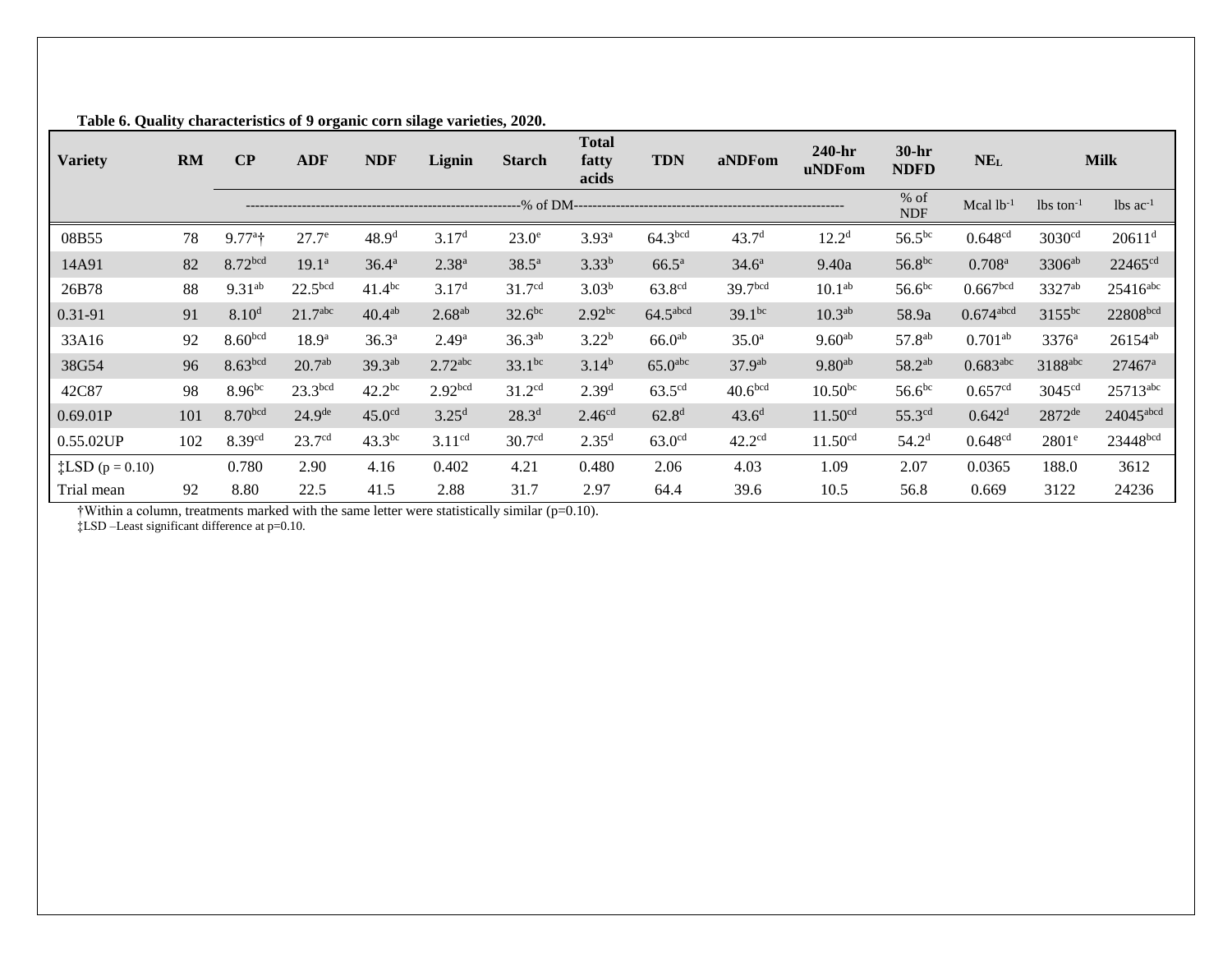### **DISCUSSION**

Figure 1 below displays the projected milk production, in lbs. ton<sup>-1</sup> and lbs.  $ac^{-1}$  of the nine trialed corn silage varieties. The dotted lines indicate the trial averages for these parameters. This figure provides a visualization of yield and quality but does not, however, state that these differences are statistically significant (Tables 5 and 6). There were three varieties that produced both above average yield and quality: 38G54, 26B78, and 33A16. These varieties had relative maturities of 96, 88, and 92 respectively. The varieties that performed below average for yield and quality were 08B55 (RM 78), O.69.01P (RM 101), and O.55.02UP (RM 102). Overall, the mid-season varieties had higher yields and better quality than the shortest & longest maturing varieties unlike in the 2019 trial, in which both short and long season varieties produced high yields and quality corn silage under organic management. This highlights the importance of choosing a corn silage variety that will grow well even in years with unfavorable weather. In years when weather is less favorable, such as this growing season, choosing a short or long season variety may become risky. These data highlight the importance of varietal selection but also only represent one year of data. More data and other factors should be considered when making management decisions.

## **ACKNOWLEDGEMENTS**

UVM Extension Northwest Crops and Soils Program would like to thank Roger Rainville and the staff at Borderview Research Farm for their generous help with this research trial as well as Henry Blair, John Bruce, Catherine Davidson, Hillary Emick, and Lindsey Ruhl for their assistance with data collection and entry. We would also like to thank the seed companies for their seed and cooperation in this study. The information is presented with the understanding that no product discrimination is intended, and no endorsement of any product mentioned or criticism of unnamed products is implied. Any reference to commercial products, trade names, or brand names is for information only, and no endorsement or approval is intended.

*UVM Extension helps individuals and communities put research-based knowledge to work*



Issued in furtherance of Cooperative Extension work, Acts of May 8 and June 30, 1914, in cooperation with the United States Department of Agriculture. University of Vermont Extension, Burlington, Vermont. University of Vermont Extension, and U.S. Department of Agriculture, cooperating, offer education and employment to everyone without regard to race, color, national origin, gender, religion, age, disability, political beliefs, sexual orientation, and marital or familial status.